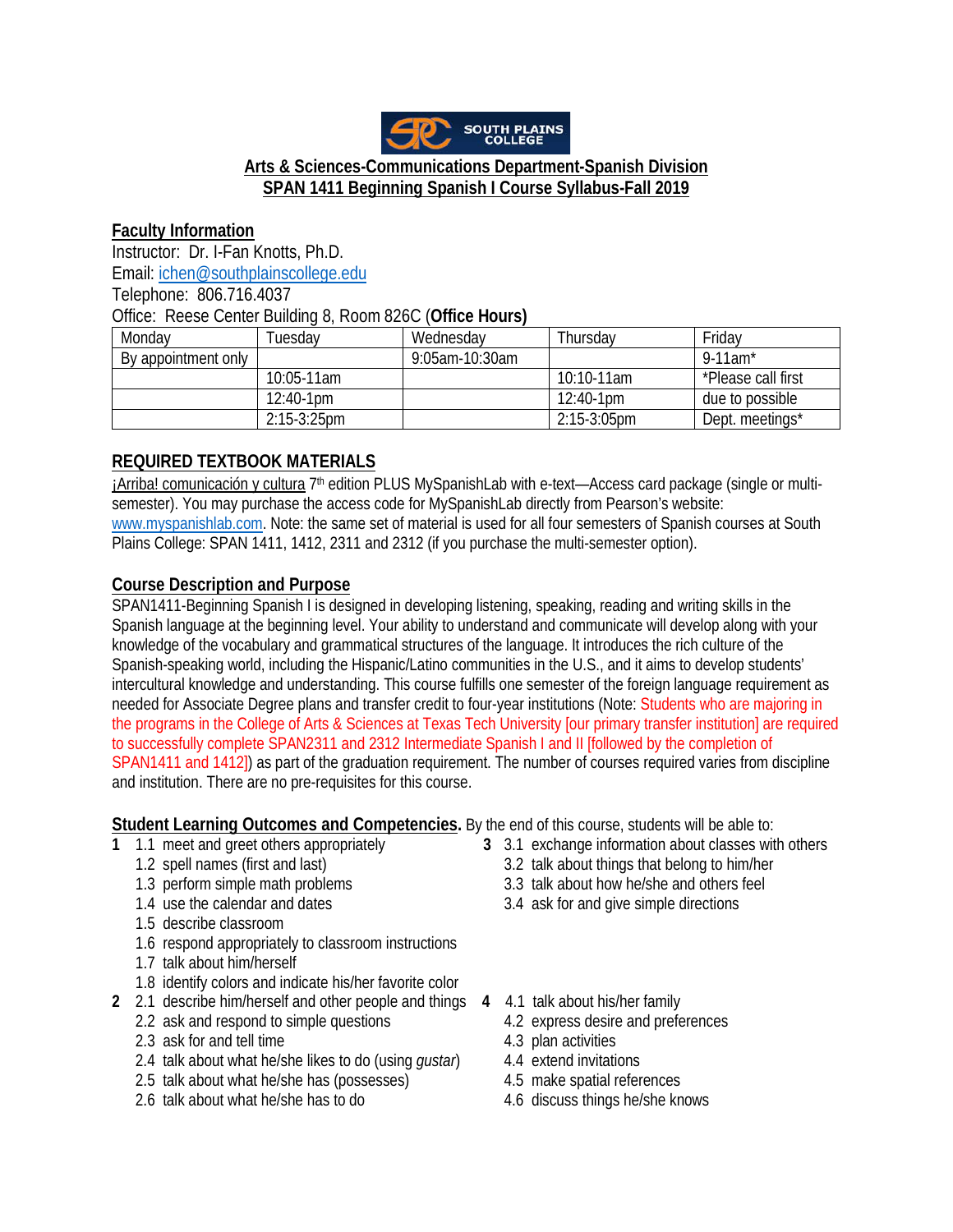# **COMMUNICATION PLAN**

- When emailing, do not use the e-mail system in MySpanishLab.
- When sending an email or leaving a voice mail, always include your full name, course and section number.
- You may request to meet for office hours by appointment with at least 48 hours in advance.
- You can expect an email reply within 48 hours on weekdays, but on weekends, expect a reply by the end of the day on Tuesday. Contact a fellow student for missed class work or assignments.
- Course related announcements are posted in Blackboard every few days.

## **IMPORTANT TECHNICAL INFORMATION**

- **Technical Requirements**
	- Desktop or laptop computer
	- High speed internet access
	- **Adobe Reader (download from Adobe.com)**
	- Audio and video capabilities (for watching and listening to course content)
	- **MySpanishLab (see below for more information)**
	- Chrome is the preferred browser for accessing MySpanishLab and must be used for SPC Blackboard.

## **Technical Skill Requirements**

Must have the ability and be comfortable with:

- Microsoft Word or word processor application that can save Word compatible files into pdf
- Internet search engines and browsers
- Recording and uploading video files.
- The ability to download video files or to stream files

## **Technical Support**

Do **NOT** contact Dr. Knotts for technical problems. Contact the following sites:

- For SPC Blackboard Technical Support *-* If you are having trouble logging in to Blackboard or seeing your courses, please contact Blackboard Support. Hours: Monday through Friday 8:00 am - 4:00 pm Phone: 806-716-2180 Email: blackboard@southplainscollege.edu
- For problems with MySpanishLab Arriba, contact Student Support at: <https://www.pearsonmylabandmastering.com/northamerica/mylanguagelabs/students/support/index.html>

## **COURSE ORGANIZATION**

In this course, we will cover 4 chapters from the required textbook ¡Arriba! 7<sup>th</sup> Ed. The 4 chapter tabs contain a combination of additional class notes, links to grammar tutorials, lecture videos, links to additional readings/ or video materials, and other content that will help you understand the focus of that particular chapter. Additionally, there may be various assessments, such as learning activities, video conferences, and conversations in SPANISH with your classmates. Check the Course Calendar and MSL Calendar to see the specific assessments and due dates for each. We will be working with MySpanishLab (MSL) at all times.

| <b>GRADING PROCEDURES</b>                         |     | <b>Grading Scale:</b> |
|---------------------------------------------------|-----|-----------------------|
| MySpanishLab Weekly Assignments                   | 10% | $A=100-90$            |
| 5 Discussion Projects (Hispanic culture)          | 10% | $B = 89 - 80$         |
| 4 Written Exams (include listening comprehension) | 40% | $C = 79-70$           |
| 2 Oral Exams (midterm and final)                  | 40% | $D^* = 69 - 60$       |
|                                                   |     | $F^*$ =59 – below     |
|                                                   |     | (0.0.01111101)        |

**Note: a "C" or better is required to continue to the next Spanish course (SPAN 1412) at SPC.**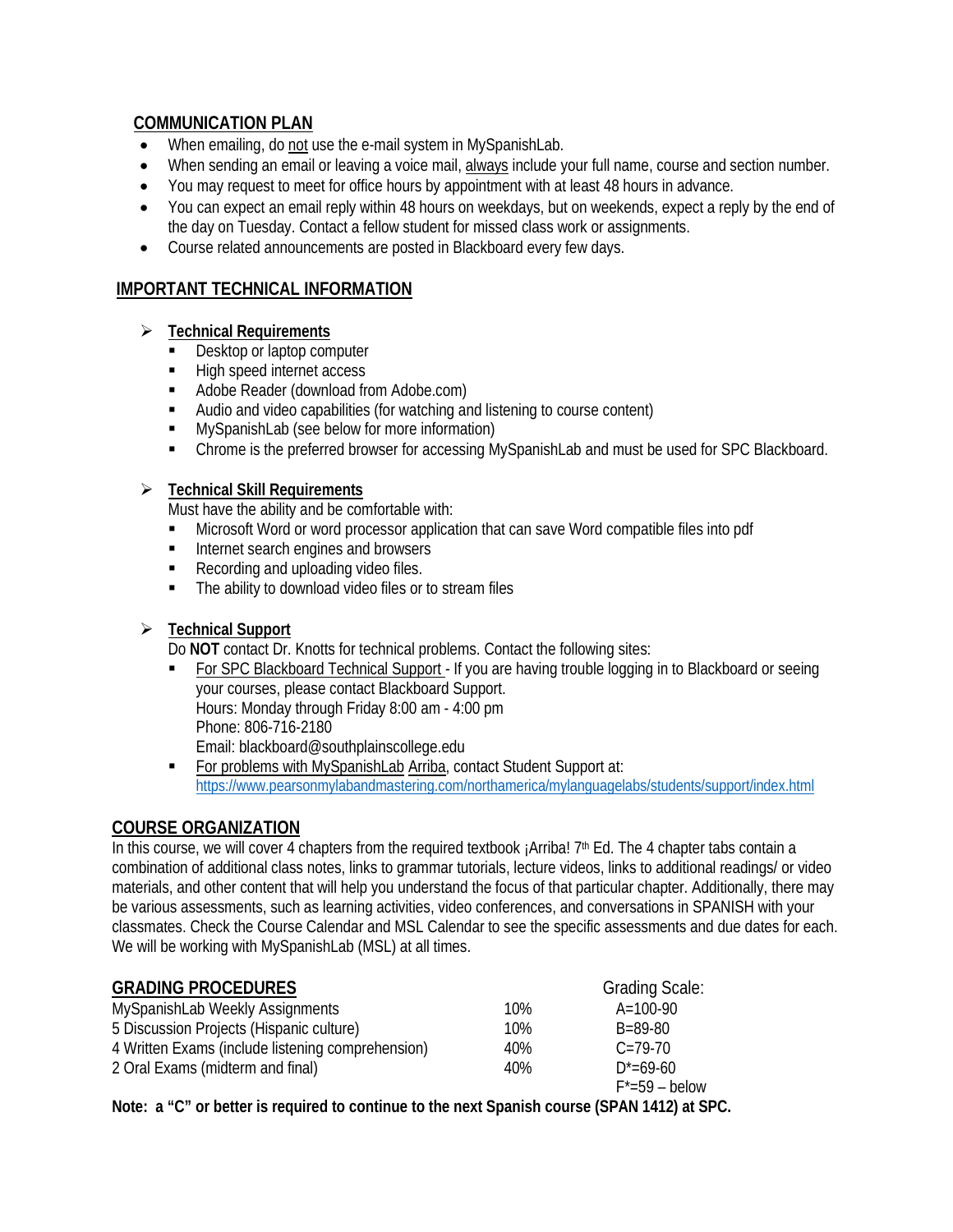## **EXPECTATIONS AND POLICIES**

- **A. MSL or MySpanishLab**. You MUST access MSL (MySpanishLab—an online textbook/ workbook with listening comprehension, vocabulary, grammar, reading exercises and conversations, videos, games, practice tests, cultural awareness videos, etc.) You must use it to access e-text, verb charts, homework assignments, videos, and written exams. As you sign in to MSL, you will see a calendar with blue alarm clocks which indicate that you have assignments due. If you see red alarm clocks, it means your assignments/ exams are past due. Please refer to the MSL tab for set up information.
	- **MSL assignments** may be exercises from e-textbook and SAM (Student Activities Manual). Assignments are due weekly on a Sunday at 11:59pm Central Standard Time. It is your responsibility to make sure that assignments are submitted/turned in on time. There is no limit to how many times you can re-do your assignments before the due date; however, your grade is the average of all of your attempts. You may complete future assignments ahead of time. Once the alarm clock turns red, it means that your assignment is "past due". You are still allowed to work on these assignments for practice; however, the grades will be recorded as zeros "0". No late assignments will be accepted for a grade, no exceptions. *If you need assistance, contact Dr. Knotts during office hours or the Spanish tutor (schedule TBA).*
- **B. Discussion Projects**. There are 5 required discussion projects. You will be assigned in a group to work on these projects. The topics with their due dates are listed on blackboard (information will be provided to students in class). There will be NO make-ups on any discussion projects as there will be "extra credit" opportunities available to replace the lowest grade.

#### **Technological issues are not an excuse for late work.** *You may do your assignments early to ensure prompt submissions or to avoid any unforeseen circumstances.*

- **C. Oral Exams.** 2 (two) Comprehensive Oral Exams (one Midterm and one Final) which consist of questions, situations, presentations, and discussions from each chapter and any additional information provided. All will be conducted in Spanish. It is also timed. Exam dates can be found in the "Course Calendar" tab. A review sheet/study guide will be provided for each exam. See make-up policy.
- **D. Written Exams.** 4 (four) Comprehensive Written Exams, one at the end of each chapter in the book. The exam will focus primarily on the content of the chapter. Since language learning is cumulative (similar to a math class), they are comprehensive (include material from previous chapters which you are responsible for retaining and reviewing) and mandatory and will test reading, writing, culture, listening skills and your ability to use grammar and vocabulary in communicative situations. Each exam is timed. Exam dates are posted on your Course Calendar/Schedule Tab and on MySpanishLab website. A review/study guide will be provided for each exam. There will be no final written exam. See make-up policy.

**Make-Up Work Policy**. If you miss an exam (written, or oral) due to an extended illness, a death in the family, a college related/ sponsored activity (with advance notice), being called to active military service, or an emergency (at the discretion of the professor)—you must provide proper documentation to your professor before you are allowed to take the make-up exam. The make-up exam may be in a different format or with different questions than previously announced, and must be taken at the discretion of the professor. \*You must contact Dr. Knotts within one week from the date of your missed exam in order to be considered for a make-up; otherwise, you will receive a zero for the missed exam.

**Extra Credit**. There will be several cultural events available throughout the semester. They are time/date sensitive. Please check the tab periodically for upcoming events and datelines. You must provide proof of your attendance (e.g., selfie at the event, documents, programs, etc.). After attending an event, send your proof in an email to me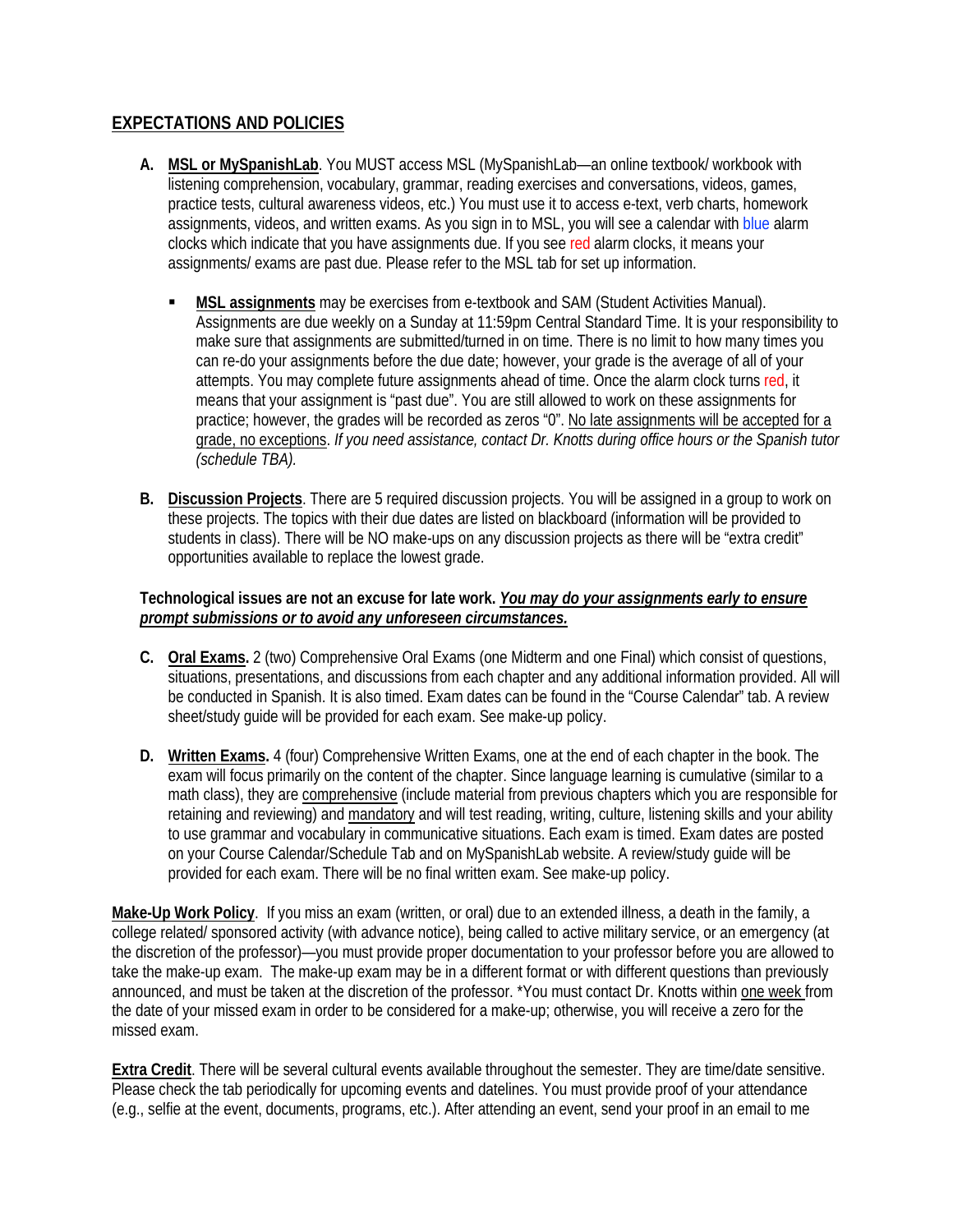within a week of your attendance. Each event will replace one lowest discussion project grade or 10 additional points added to one written exam.

**Attendance Policy.** Students are expected to attend all classes in order to be successful. The student may be administratively withdrawn from the course when absences become excessive (for this class, four or more absences) students may be dropped with an F or an X *without further warning***.** Students who enroll in a course but have 'Never Attended' by the official census date, as reported by the faculty member, will be administratively dropped by the Office of Admissions and Records. **It is the student's responsibility to be aware of this policy**. **It is also the student's responsibility** to verify administrative drops for excessive absences through MySPC. If you are receiving financial aid or have any questions, please contact them.

You are expected to be on time and to remain the entire class period. Attendance will be taken at the beginning of each class period. If you leave class early, or arrive late, you may not receive credit for a test, in-class activities, worksheets, participation or homework collected that day. Missing class the day before will not be accepted as an excuse for not being prepared when you return. The last day to drop a course and receive "W" is November 14 (Thursday). Per state law, students enrolling for the first time in Fall 2007 or later at any Texas college or university may not withdraw from more than six courses during their undergraduate college career. Some exemptions may apply.

**Class Conduct.** It is my belief that learning best occurs in a supportive and respectful atmosphere. Students are expected to assist in maintaining a classroom environment that is conducive to learning. When you enroll at South Plains College, you accept the rules and regulations prescribed by the College and it is your obligation to be familiar with the standards of conduct. In order to assure that all students have an opportunity to benefit from time spent in class, unless otherwise approved by the instructor, during class time students are prohibited from engaging in any other form of distraction. Inappropriate behavior in the classroom shall result, minimally in a request to leave class and be counted ABSENT for that day. Troublesome behavior may be classified as anything that disturbs the instructor or the students during the class period. Listed below are a few examples of troublesome behavior in the classroom:

- Eating, drinking or usage of tobacco products, (bottled waters and beverages with a "twist top" are allowed in the classroom),
- **Usage of cell phones or any other electronic devices by playing games or working on other projects** during class,
- Displaying of anger or aggression,
- Making rude and/ or offensive remarks,
- **Sleeping**,
- **Talking and visiting with classmates during a lecture, etc.**

**Inappropriate behavior shall result in consequences ranging from a request to correct the problem, to removal from the course or even the university. See Student Guide.** <http://catalog.southplainscollege.edu/mime/media/view/48/1311/2018-19StudentGuide-V6-21-2018.pdf>

**Academic Integrity.** Cheating and plagiarism constitute serious offenses and will not be tolerated. Examples: for this class, the *use of online translators/websites for written assignments is considered cheating and copying other students' homework is considered plagiarism*. You will be dropped from the course with a grade of F. (Refer to the SPC Student Guide [http://catalog.southplainscollege.edu/mime/media/view/48/1311/2018-](http://catalog.southplainscollege.edu/mime/media/view/48/1311/2018-19StudentGuide-V6-21-2018.pdf) [19StudentGuide-V6-21-2018.pdf](http://catalog.southplainscollege.edu/mime/media/view/48/1311/2018-19StudentGuide-V6-21-2018.pdf) and the General Catalo[g http://catalog.southplainscollege.edu/index.php\)](http://catalog.southplainscollege.edu/index.php).

**ADA Statement.** Students with disabilities, including but not limited to physical, psychiatric, or learning disabilities, who wish to request accommodations in this class should notify the Disability Services Office early in the semester so that the appropriate arrangements may be made. In accordance with federal law, a student requesting accommodations must provide acceptable documentation of his/her disability to the Disability Services Office. For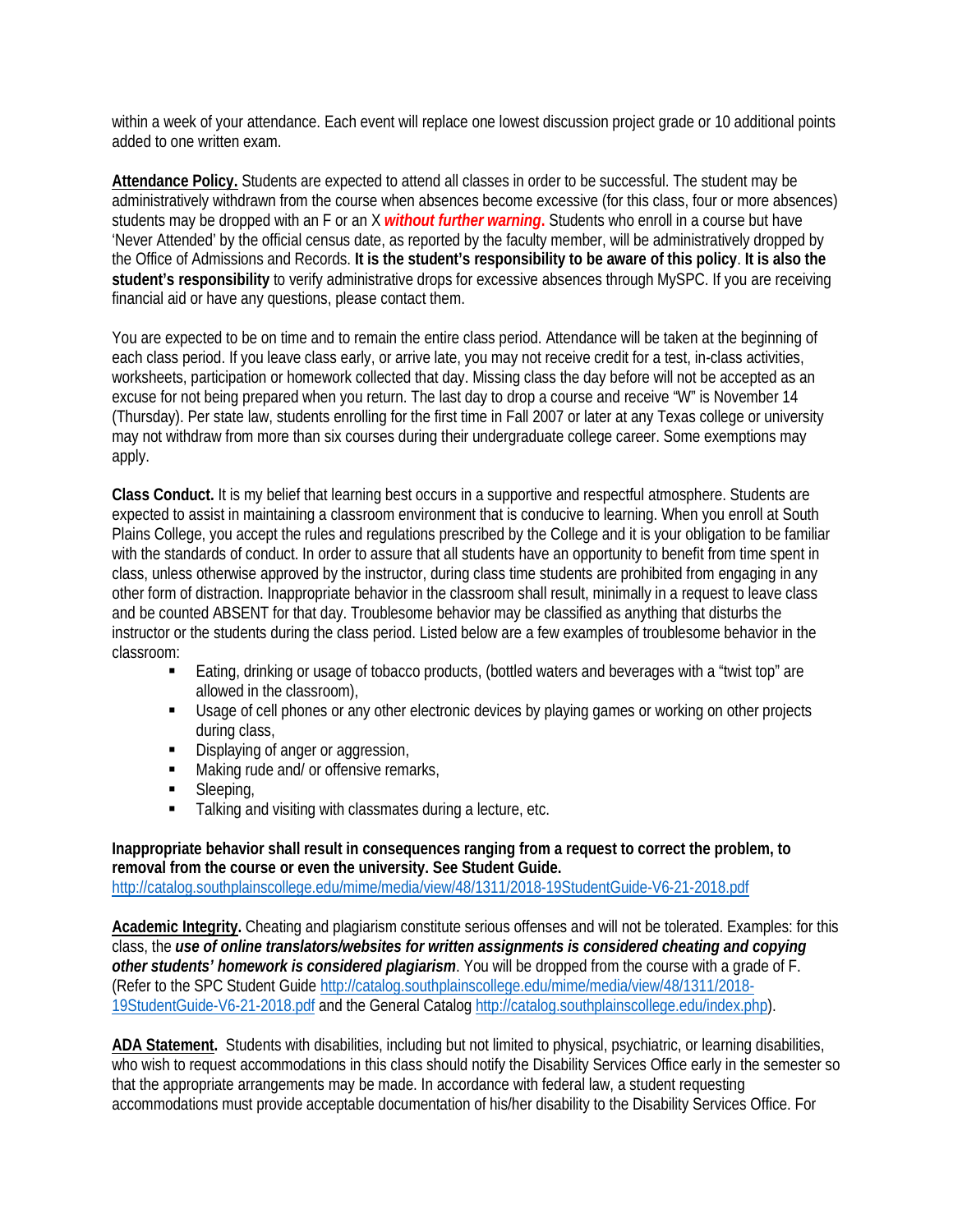more information, call or visit the Disability Services Office at Levelland Student Health & Wellness Center 806-716- 2577, Reese Center (also covers ATC) Building 8: 806-716-4675, Plainview Center Main Office: 806-716-4302 or 806-296-9611, or the Health and Wellness main number at 806-716-2529. \*\*\*It is important to note that no requirement exists that accommodations be made unless appropriate verification from the Disability Services Office has been provided to the professor.

## **Campus Concealed Carry syllabus statement**:

*South Plains College permits the lawful carry of concealed handguns in accordance with Texas state law, and Texas Senate Bill 11. Individuals possessing a valid License to Carry permit, or the formerly issued Concealed Handgun License, may carry a concealed handgun at all campus locations except for the following: Natatorium. For a complete list of campus carry exclusions zones by event, visit* **<http://www.southplainscollege.edu/campuscarry.php>**

For questions, please contact Campus Police Department at 806-716-2396.

## **MySpanishLab (MSL) Registration/Information.**

## **Step 1: Before you enroll, very important!**

- Go to: [www.myspanishlab.com](http://www.myspanishlab.com/) and click on **Browser Tune-up** to confirm that you have met the Systems Requirements. You may need to go under **Tools** and access the **Internet Options** to delete cookies for MSL to work properly. You MUST disable pop-up blocker.
- **EXECONFILLERTY CONFILM** Confirm that you have the following needed to register:
	- 1) Valid email address
	- 2) Instructor's course ID: CRSKLYS-724064

#### **Step 2: Enrolling in your new course.**

- Click on the **Students** button under **First time users**
- Click on **I already have an access code** or click on **need to purchase the access code online** and follow the prompts. Read the online policy and click on **I accept** to continue.
- When prompted, enter your school's zip code Reese 79416
- **Create your account as follows:** 
	- a) Type in your name and your valid email address
	- b) Select school or select "other" and enter school's name, city and state.
	- c) Create login name and password
	- d) On the "*My Courses*" page, click on the **Enroll in a Course** button.
	- e) Type the Course ID listed above in the box and click **Next**.
	- f) **Confirm Course** screen; verify that the CourseID you entered matches your instructor's course. Click the **Next** button.
	- g) **Summary** screen, confirm the information is correct and then click **Enter Course Now** button to enter your instructor's course. This course name should now appear on your "course list."

#### **Step 3: You are not ready to begin. Click** on course name to open.

*\*VERY IMPORTANT\* Please check your time zone. Make sure it is set for Central Standard Time. All assignments are due at 11:59pm. If your alarm clock appears elsewhere, your time zone is set incorrectly (by default, it is set to Eastern Time Zone).*

#### Temporary Access Code for MSL:

HSPRTA-FLUFF-DEARY-PINNA-ELVIS-TRIES *(it should last 12 days or so)*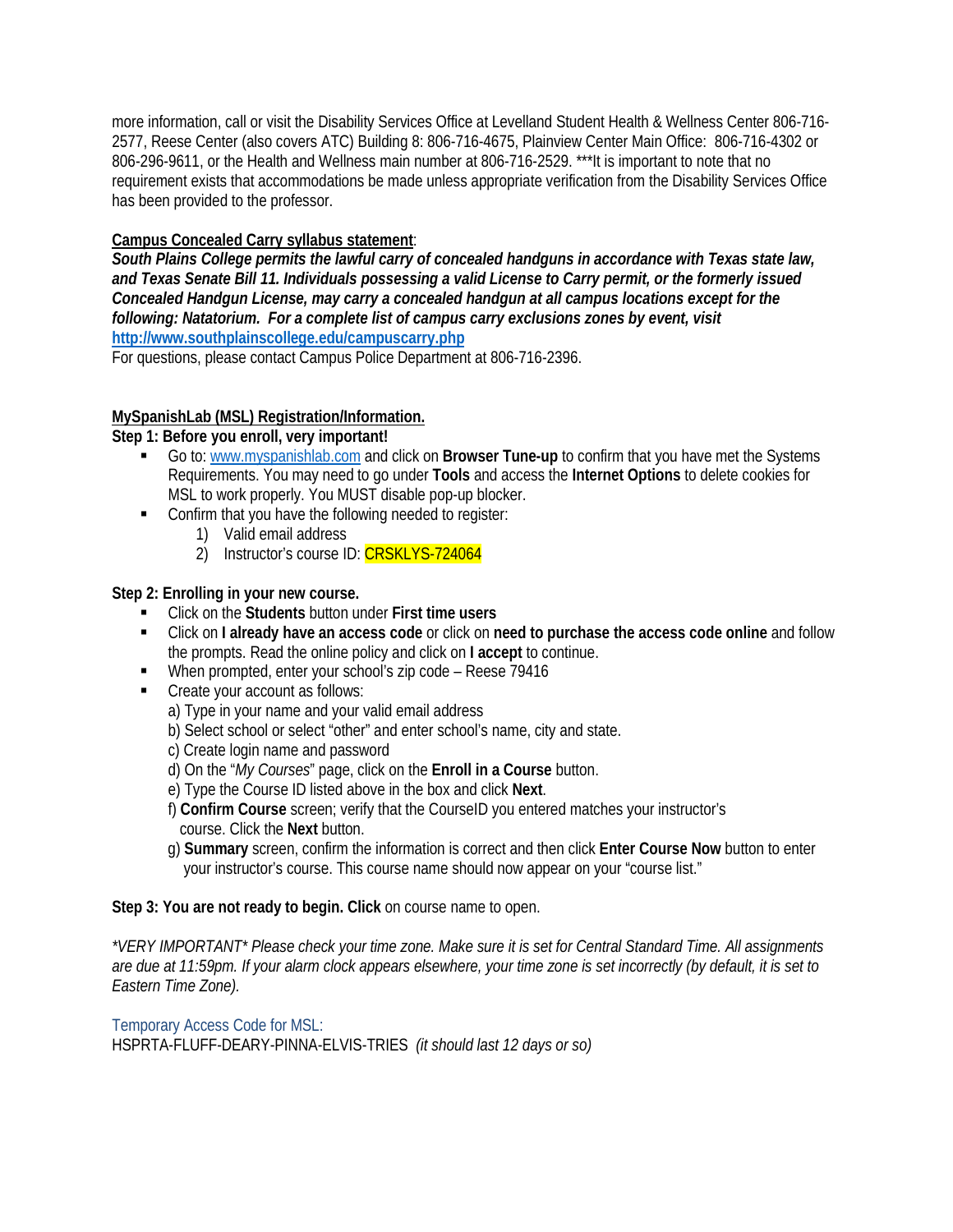| Week         | Content/Tab                                      | Assignments/Tasks                                   | Due Date |
|--------------|--------------------------------------------------|-----------------------------------------------------|----------|
| οf           | (Blackboard/MSL website)                         |                                                     |          |
| Wk1          | <b>Getting Started</b>                           | Spanish Course Agreement                            | 08/28    |
| 08/26        | Chapter 1 Tab                                    | <b>Discussion Project-Introduction</b>              | 08/28    |
|              | MSL e-text (p.2-11)                              | MSL HW and Study!                                   | 09/01    |
| Wk2          | Chapter 1                                        | <b>MSL HW</b>                                       | 09/08    |
| 09/02        | <b>Useful Tools/Resources</b>                    | Study!                                              |          |
|              | MSL e-text (p.12-15, 17-24)                      |                                                     |          |
| Wk3          | Chapter 1 (Study Guide)                          | Study!                                              |          |
| 09/09        | MSL e-text (p.25-33)                             | <b>MSL HW</b>                                       | 09/15    |
|              | Complete list of vocabulary p.37                 |                                                     |          |
| Wk4          | Written Exam #1 (Ch.1)                           | Must have access to MSL                             | 09/17    |
| 09/16        | Chapter 2                                        | <b>Discussion Project-Span Language</b>             | 09/18    |
|              | MSL e-text (p.38-50)                             | <b>MSL HW</b>                                       | 09/22    |
| Wk5          | Chapter 2                                        | <b>MSL HW</b>                                       | 09/29    |
| 09/23        | MSL e-text (p.51-61)                             |                                                     |          |
| Wk6          | Chapter 2 (Study Guide)                          | Study!                                              |          |
| 09/30        | MSL e-text (p.62-71)                             | <b>MSL HW</b>                                       | 10/06    |
|              | Vocabulary list p.75                             |                                                     |          |
| Wk7          | Written Exam #2 (Ch.2)                           | Must have access to MSL                             | 10/08    |
| 10/07        | Oral Exam #1 (Ch. 1 & 2)                         |                                                     | 10/10    |
|              | Chapter 3                                        | <b>Discussion Project-Myths/Legends</b>             | 10/09    |
|              | MSL e-text (p.76-85)                             | <b>MSL HW</b>                                       | 10/13    |
| Wk8          | Chapter 3                                        | Study!                                              |          |
| 10/14        | MSL e-text (p.86-89, 91-94)                      | <b>MSL HW</b>                                       | 10/20    |
| Wk9<br>10/21 | Chapter 3 (Study Guide)<br>MSL e-text (p.95-103) | Study!<br><b>Discussion Project-Day of the Dead</b> | 10/26    |
|              | Vocabulary list p.107                            | <b>MSL HW</b>                                       | 10/27    |
| <b>Wk10</b>  | Written Exam #3 (Ch.3)                           | Must have access to MSL                             | 10/31    |
| 10/28        | Chapter 4 MSL e-text (p.108-113,                 | <b>MSL HW</b>                                       | 11/03    |
|              | 126-129)                                         |                                                     |          |
| <b>Wk11</b>  | Chapter 4                                        | Study!                                              |          |
| 11/04        | MSL e-text (p.114-123)                           | <b>MSL HW</b>                                       | 11/10    |
| <b>Wk12</b>  | Chapter 4                                        | Discussion Project-La quinceañera                   | 11/13    |
| 11/11        | MSL e-text (p.130-141)                           | Last day to drop a class                            | 11/14    |
|              | Vocabulary list p.145                            | <b>MSL HW</b>                                       | 11/17    |
|              |                                                  | Work on your Oral Final Exam!                       |          |
| <b>Wk13</b>  | Chapter 4 Study Guide                            | Study for your Written Exam #4                      |          |
| 11/18        |                                                  | <b>MSL HW</b>                                       | 11/24    |
|              |                                                  | Work on your Oral Final Exam!                       |          |
| Wk14         | Written Exam #4 (Ch.4)                           | Must access MSL                                     | 11/26    |
| 11/25        |                                                  | Work on Oral Final Exam!                            |          |
|              |                                                  |                                                     |          |
| <b>Wk15</b>  | Oral Final Exam (Ch.1-4)                         |                                                     | 12/03    |
| 12/02        |                                                  |                                                     |          |
|              |                                                  |                                                     |          |

# **Course Calendar/Schedule for SPANISH 1411 (Fall 2019)**